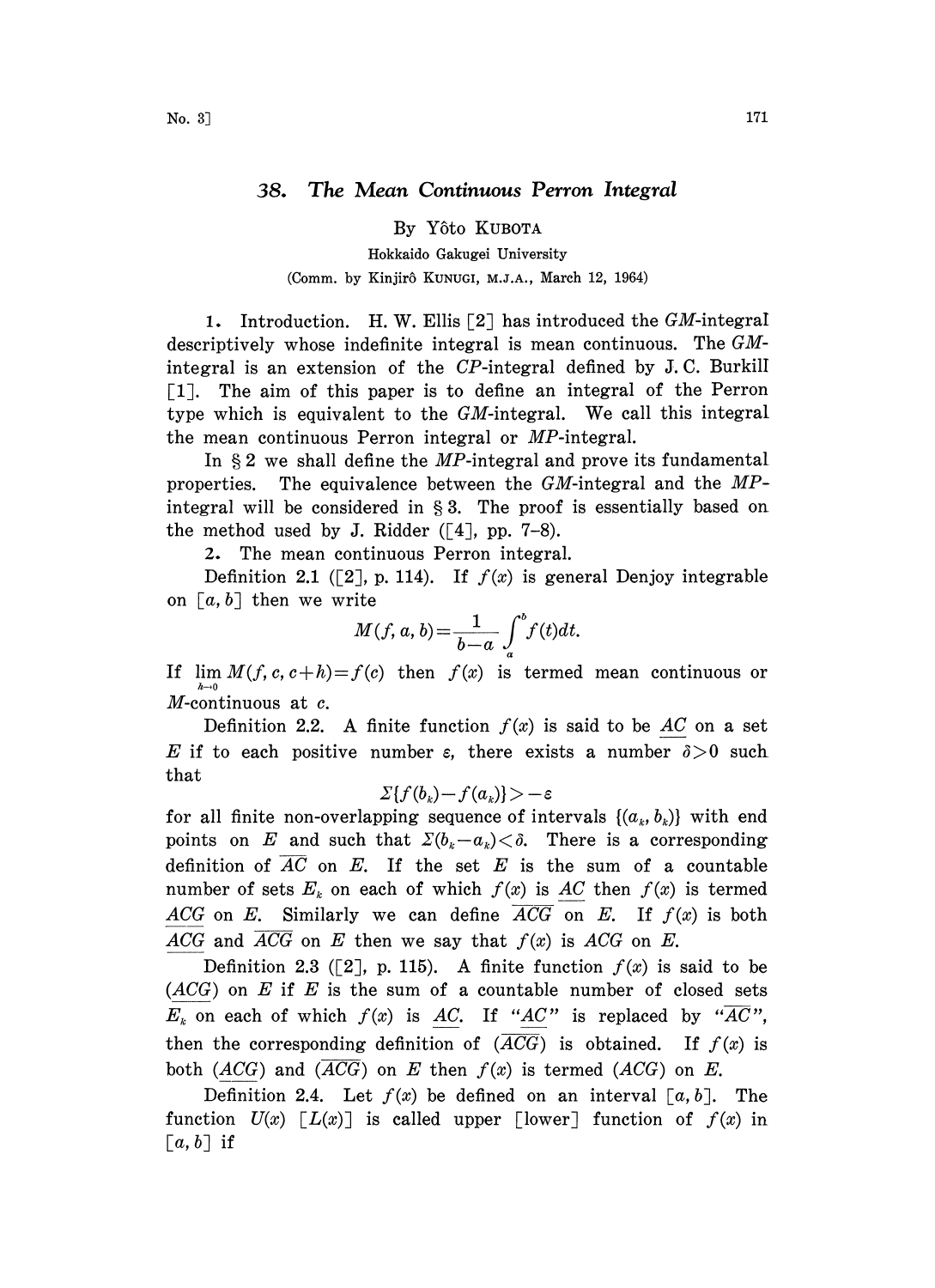$(i)$  $U(a)=0$   $\lceil L(a)=0 \rceil$ ,

(ii)  $U(x)$   $[L(x)]$  is M-continuous on  $[a, b]$ ,

- (iii)  $U(x) [L(x)]$  is  $(ACG) [(\overline{ACG})]$  on  $[a, b],$
- (iv) AD  $U(x) \ge f(x)$  a.e.  $[AD L(x) \le f(x)$  a.e.].

Definition 2.5. If  $f(x)$  has upper and lower functions in  $[a, b]$ and inf  $U(b) = \sup L(b)$ , then  $f(x)$  is termed integrable in the mean continuous Perron sense or MP-integrable on  $[a, b]$ . The common value of the two bounds is called the definite MP-integral of  $f(x)$ on [a, b], and is denoted by  $(MP) \int_0^b f(t)dt$ .

Lemma 2.1 ([2], p. 116). If  $f(x)$  is M-continuous and (ACG) on [a, b] and if  $AD f(x) \ge 0$  almost everywhere on [a, b] then  $f(x)$  is non-decreasing on  $[a, b]$ .

The direct consequence of this lemma is the following theorem. Theorem 2.1. For any upper function  $U(x)$  and any lower function  $L(x)$ , the function  $U(x) - L(x)$  is non-decreasing on [a, b].

Theorem 2.2. If  $f(x)$  is MP-integrable on [a, b] then  $f(x)$  is also so on  $[a, x]$  for  $a < x < b$ .

Proof. For a given  $\varepsilon > 0$ , we can find upper and lower functions  $U(x)$  and  $L(x)$  such that

 $0 \leq U(b) - L(b) < \varepsilon.$ 

It follows from Theorem 2.1 that  $U(x)-L(x)<\varepsilon$  for  $a < x < b$ , which proves the theorem.

Definition 2.6. Let  $f(x)$  be an *MP*-integrable function on [a, b]. Then we define the indefinite MP-integral of  $f(x)$  as

$$
F(x) = (MP) \int_{a}^{x} f(t) dt.
$$

Theorem 2.3. For any upper function  $U(x)$  and any lower function  $L(x)$ ,  $U(x) - F(x) [F(x) - L(x)]$  is non-decreasing on [a, b].

Proof. Let  $a \leq x_1 < x_2 \leq b$ . Then  $U(x) - U(x_1)$  is an upper function of  $f(x)$  in  $[x_1, x_2]$ . Hence

$$
U(x_2) - U(x_1) \ge (MP) \int_{x_1}^{x_2} f(t) dt
$$

that is,

$$
U(x_2) - U(x_1) \geq F(x_2) - F(x_1)
$$

which proves the theorem.

Theorem 2.4. The indefinite integral  $F(x)$  is M-continuous on  $[a, b].$ 

Proof. For a given  $n (n=1, 2, \cdots)$  there exists an upper function  $U_n(x)$  such that

> $0 \le U_n(x) - F(x) < 1/n$  $(a \le x \le b).$

Hence  $U_n(x)$  converges uniformly to  $F(x)$  on  $[a, b]$ . Since  $U_n(x)$  is *M*-continuous, the limit function  $F(x)$  is also *M*-continuous ([1], p. 319).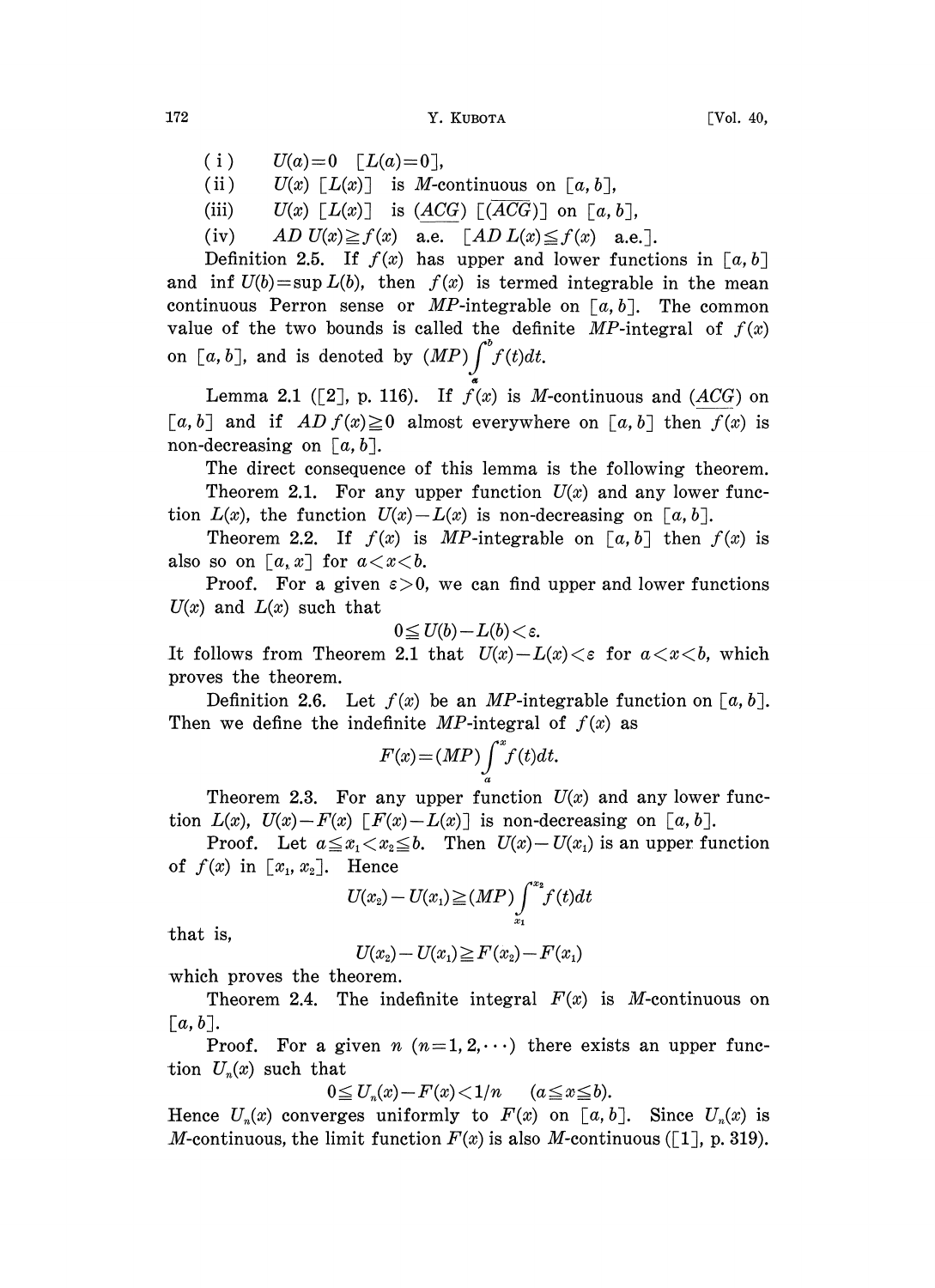Theorem 2.5. The indefinite  $MP$ -integral  $F(x)$  is approximately differentiable almost everywhere and  $AD F(x) = f(x)$  a.e.

Proof. For a given  $\varepsilon > 0$  we can find an upper function  $U(x)$ such that

$$
U(b) - F(b) < \varepsilon^2.
$$

We put  $R(x) = U(x) - F(x)$ . Then  $R(x)$  is non-decreasing by Theorem 2.3, and therefore  $R'(x)$  is finite almost everywhere and is  $L$ -integrable. Hence

$$
(L)\int_{a}^{b} R'(t)dt \leq R(b) - R(a) = U(b) - F(b) < \varepsilon^2.
$$

We set

$$
A(\varepsilon) = \{x : \underline{AD} \ F(x) < f(x) - \varepsilon\}, \quad A = \{x : AD \ U(x) < f(x)\}
$$

and

$$
M{=}\{x:-\infty
$$

Then  $|A|=0$  and  $|M|=b-a$ . If  $x \in A(\varepsilon)-A$  then AD  $F(x) < f(x) - \varepsilon \le AD$   $U(x) - \varepsilon$ .

Hence

$$
AD U(x) - AD F(x) > \varepsilon
$$

If  $x \in M$  then  $R'(x) = AD U(x) - AD F(x)$ . If we put  $B(\varepsilon) = \{x : R'(x) > \varepsilon\}$ then it holds that  $x \in (A(\varepsilon)-A) \cdot M$  implies  $x \in B(\varepsilon)$ . Since

$$
\varepsilon |B(\varepsilon)| \leq (L) \int_{B(\varepsilon)} R'(t) dt \leq (L) \int_a^b R'(t) dt
$$

we obtain

$$
|\,B(\varepsilon)|<\!\varepsilon.
$$

Hence

$$
|A(\varepsilon)| < \varepsilon.
$$

It follows from the relation

$$
\{x:\underline{AD}\;F(x) < f(x)\} = \Sigma\{x:\underline{AD}\;F(x) < f(x) - \varepsilon/2^k\}
$$

that

 $|\{x: AD F(x) < f(x)\}| \le \sum \varepsilon/2^k = \varepsilon.$ 

Hence

$$
\underline{AD} F(x) \ge f(x) \quad \text{a.e.}
$$

Similarly we obtain

$$
\overline{AD} F(x) \leq f(x) \quad \text{a.e.,}
$$

and therefore

AD 
$$
F(x)=f(x)
$$
 a.e.

3. The relation between the MP-integral and the GM-integral.

Ellis  $\lceil 2 \rceil$  has defined the GM-integral in the Denjoy type as follows: Definition 3.1. Let  $f(x)$  be a function defined in [a, b] and suppose there exists a function  $F(x)$  such that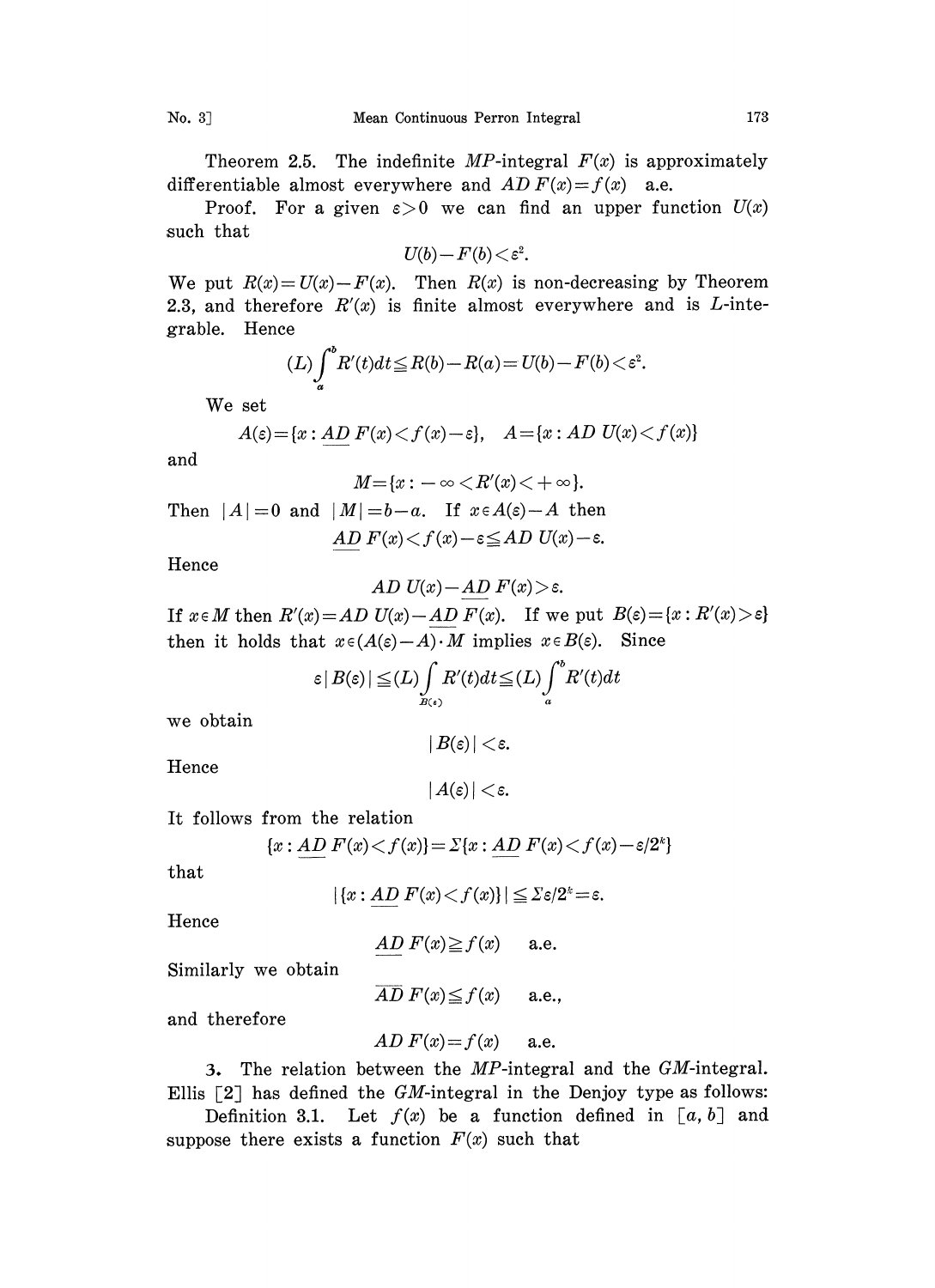174 **Y. KUBOTA I. MUROTA** [Vol. 40,

- $(i)$  $F(x)$  is M-continuous on  $[a, b]$ ,
- (ii)  $F(x)$  is  $(ACG)$  on  $[a, b]$ ,
- (iii)  $AD F(x)=f(x)$  a.e.,

then  $f(x)$  is said to be GM-integrable on  $[a, b]$  and write

$$
(GM)\int_{a}^{b}f(t)dt = F(b) - F(a).
$$

Theorem 3.1. The *MP*-integral is equivalent to the *GM*-integral.

Proof. Suppose that  $f(x)$  is GM-integrable on [a, b]. Then there exists a function  $F(x)$  which is M-continuous,  $(ACG)$  and AD  $F(x)=f(x)$  a.e. Hence the function  $F(x)-F(a)$  is an upper function and at the same time a lower function of  $f(x)$  in [a, b]. Thus  $f(x)$  is MP-integrable on  $[a, b]$  and

$$
(MP)\int_{a}^{b} f(t)dt = F(b) - F(a) = (GM)\int_{a}^{b} f(t)dt.
$$

Next we shall show that the  $GM$ -integral includes the  $MP$ -integral. Suppose that  $f(x)$  is MP-integrable on [a, b] and that

$$
F(x) = (MP) \int_a^x f(t) dt.
$$

Then  $F(x)$  is M-continuous on [a, b] and  $AD F(x) = f(x)$  a.e. by Theorems 2.4 and 2.5. We must show that  $F(x)$  is  $(ACG)$  on  $[a, b]$ . Since  $f(x)$  is MP-integrable, there exists a sequence of upper functions  $\{U_k(x)\}\$  and a sequence of lower functions  $\{L_k(x)\}\$  such that

$$
(1) \qquad \qquad \lim U_k(b) = F(b) = \lim L_k(b).
$$

Since  $U(x) - F(x)$  and  $F(x) - L(x)$  are non-decreasing by Theorem 2.3 it holds that

( 2 ) lim  $U_k(x) = F(x) = \lim L_k(x)$  for  $a \le x \le b$ .

The interval  $[a, b]$  is expressible as the sum of a countable number of closed sets  $E_k$  such that any  $U_k$  is AC on any  $E_k$  and at the same time any  $L_k$  is AC on any  $E_k$ . It is sufficient to prove that  $F(x)$  is AC on  $E_k$ . For this purpose we shall show that  $F(x)$  is both AC and  $\overline{AC}$  on  $E_i$ .

Suppose that  $F(x)$  is not AC on  $E_k$ . Then there exists an  $\varepsilon > 0$ and a finite sequence of non-overlapping intervals  $\{(a_{\nu}, b_{\nu})\}$  with end points on  $E_k$  such that for any small  $\delta$ 

$$
\varSigma(b_\text{{\tiny P}}\!-\!a_\text{{\tiny P}})\!<\!\delta
$$

but it holds

(3)  $\Sigma\{F(b_\nu)-F(a_\nu)\}\leq -\varepsilon.$ 

Since we can find a natural number  $p$  such that

$$
U_p(b) - F(b) \leq 1/2 \cdot \varepsilon
$$

and  $U_{p}(x)-F(x)$  is non-decreasing on [a, b], we have